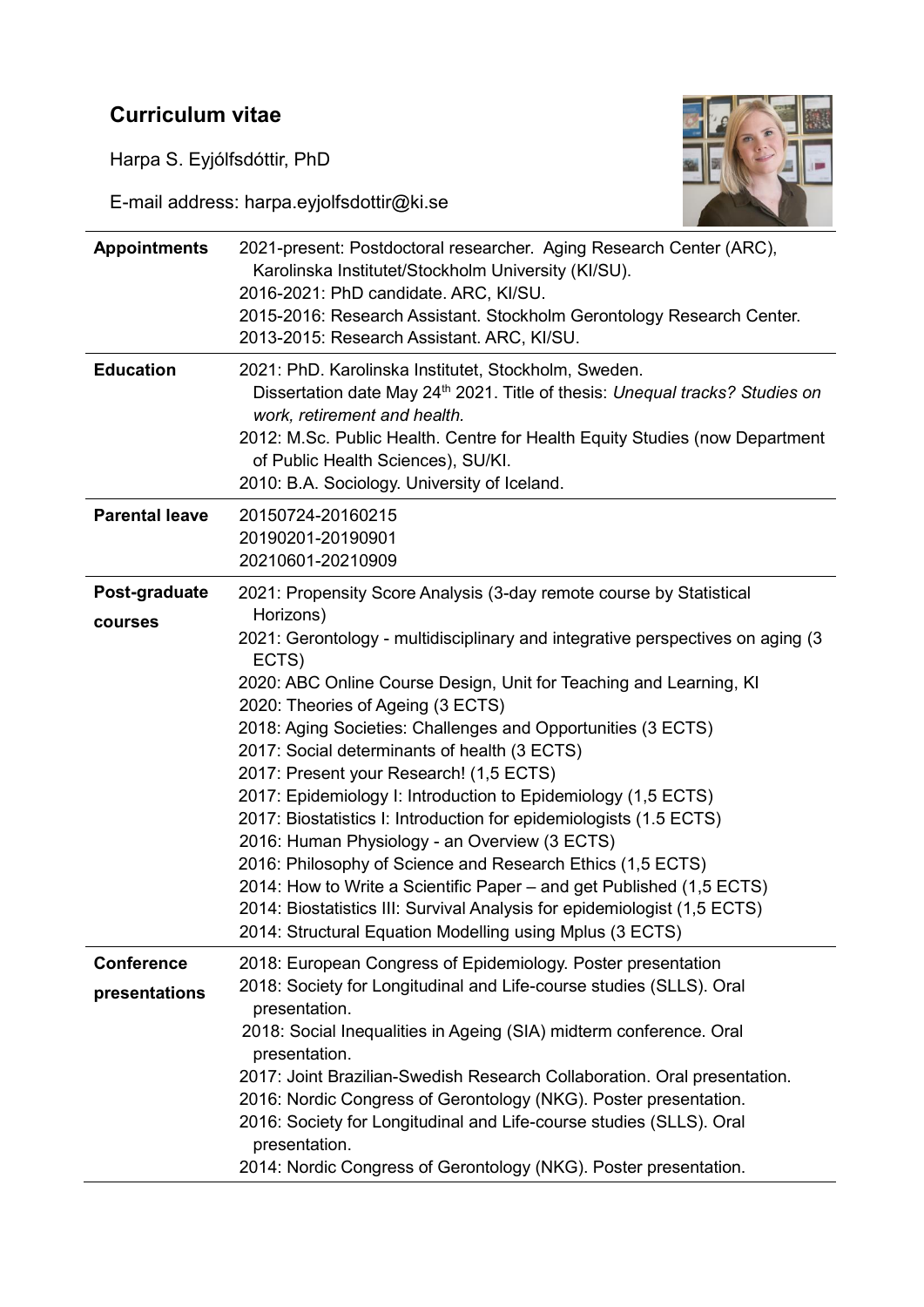|                        | 2014: Finnish-Swedish PhD symposium on Aging Research. Oral                                                                                                                                                                                                                                                                                                                                                                                                                                                                                                                                                                                                                                                                                                                                                                                                                                                                                                                                                                                                                                                                                                                                                                                                                                                                                                                                                                                                   |
|------------------------|---------------------------------------------------------------------------------------------------------------------------------------------------------------------------------------------------------------------------------------------------------------------------------------------------------------------------------------------------------------------------------------------------------------------------------------------------------------------------------------------------------------------------------------------------------------------------------------------------------------------------------------------------------------------------------------------------------------------------------------------------------------------------------------------------------------------------------------------------------------------------------------------------------------------------------------------------------------------------------------------------------------------------------------------------------------------------------------------------------------------------------------------------------------------------------------------------------------------------------------------------------------------------------------------------------------------------------------------------------------------------------------------------------------------------------------------------------------|
|                        | presentations and opponent ship.<br>2013: Open seminar - The Icelandic Directorate of Health. Presentation of<br>Master Thesis.                                                                                                                                                                                                                                                                                                                                                                                                                                                                                                                                                                                                                                                                                                                                                                                                                                                                                                                                                                                                                                                                                                                                                                                                                                                                                                                               |
| <b>Teaching</b>        | 2019, 2020, 2021: Development, management, organizing, teaching and<br>evaluation: BA course at the Department of Public Health Science at SU:<br>Arbetsliv, åldrande och hälsa (Working life, ageing and health) (7.5 ECTS)<br>2020: 1-hour lecture "The Demographic Shift" in the PhD course<br>Public Health Implications of an Aging Population, at KI.                                                                                                                                                                                                                                                                                                                                                                                                                                                                                                                                                                                                                                                                                                                                                                                                                                                                                                                                                                                                                                                                                                   |
| <b>Supervision</b>     | 2020: Co-supervisor for Master Thesis in Public Health Sciences (30 ECTS).<br>Student: Nicole Zimmerman, Thesis title: The association between self-<br>rated health and the labour market status of Swedish older adults.                                                                                                                                                                                                                                                                                                                                                                                                                                                                                                                                                                                                                                                                                                                                                                                                                                                                                                                                                                                                                                                                                                                                                                                                                                    |
| <b>Software skills</b> | Stata - Excellent<br>Microsoft Office - Excellent<br>Adobe - Excellent<br>Mplus - Good<br>SPSS-Good<br>Prism GraphPad - Good                                                                                                                                                                                                                                                                                                                                                                                                                                                                                                                                                                                                                                                                                                                                                                                                                                                                                                                                                                                                                                                                                                                                                                                                                                                                                                                                  |
| Language skills        | Icelandic - Mother tongue<br>English - Fluently<br>Swedish - Fluently                                                                                                                                                                                                                                                                                                                                                                                                                                                                                                                                                                                                                                                                                                                                                                                                                                                                                                                                                                                                                                                                                                                                                                                                                                                                                                                                                                                         |
| <b>References</b>      | Carin Lennartsson, Assistant Professor, Director and the Deputy Head of<br>ARC, senior lecturer. Main supervisor for PhD project.<br>+46 8 690 5853 carin.lennartsson@ki.se<br>Johan Fritzell, Professor. Former Director of ARC. Main supervisor for Master<br>Thesis and co-supervisor for PhD project.                                                                                                                                                                                                                                                                                                                                                                                                                                                                                                                                                                                                                                                                                                                                                                                                                                                                                                                                                                                                                                                                                                                                                     |
| <b>Publications</b>    | +46 8 690 6864 johan.fritzell@ki.se<br>Eyjólfsdóttir, H. S., Baumann, I., Agahi, N., & Lennartsson, C. (2019). How<br>to measure retirement age? A comparison of survey and register data.<br>Journal of Population Ageing. https://doi.org/10.1007/s12062-019-09254-6<br>Eyjólfsdóttir, H. S., Baumann, I., Agahi, N., Fritzell, J., & Lennartsson, C.<br>(2019). Prolongation of working life and its effect on mortality and health in<br>older adults: Propensity score matching. Social Science & Medicine, 226,<br>77-86. https://doi.org/10.1016/j.socscimed.2019.02.026<br>Baumann, I., Eyjólfsdóttir. H.S., Fritzell, J., Lennartsson, C., Darin-Mattsson,<br>A., Kåreholt, I., Andel, R., Dratva, J., & Agahi, N. (2020). Do cognitively<br>stimulating activities affect the association between retirement timing and<br>cognitive functioning in old age? Ageing and Society, 1-25.<br>https://doi.org/10.1017/S0144686X20000847<br>Celeste, R. K., Eyjólfsdóttir, H. S., Lennartsson, C., & Fritzell, J. (2020).<br>Socioeconomic Life Course Models and Oral Health: A Longitudinal<br>Analysis. Journal of Dental Research, 99(3), 257-263.<br>https://doi.org/10.1177/0022034520901709<br>Lennartsson, C., Eyjólfsdóttir, H. S., Celeste, R. K., & Fritzell, J. (2018).<br>Social class and Infirmity. The role of social class over the life-course. SSM<br>- Population Health, 4, 169-177.<br>https://doi.org/10.1016/j.ssmph.2017.12.001 |